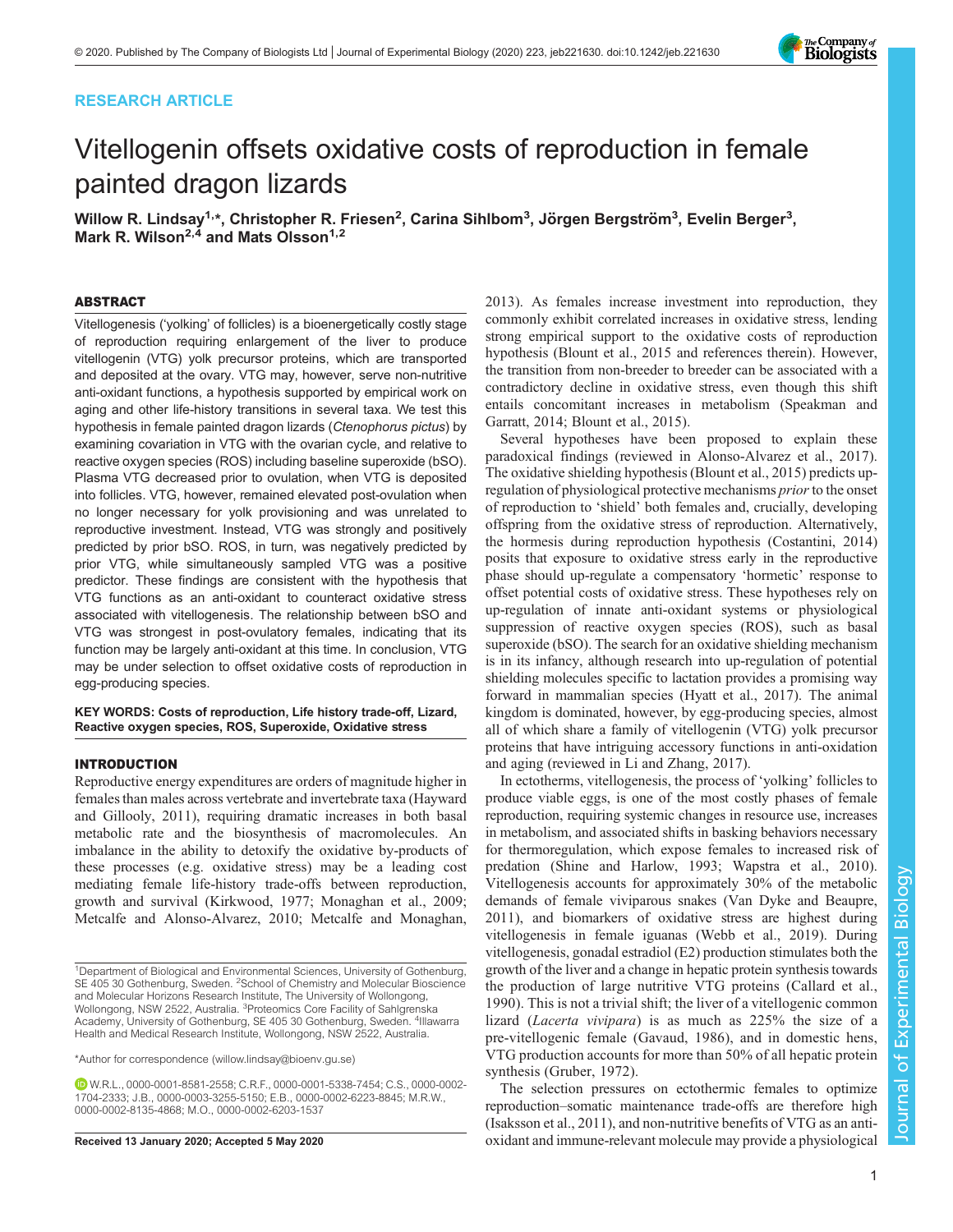mechanism to offset simultaneous oxidative costs related to VTG production. VTG can function directly as an anti-oxidant ([Li and](#page-9-0) [Zhang, 2017](#page-9-0)), largely through its metal-binding capacity [\(Ando and](#page-8-0) [Yanagida, 1999;](#page-8-0) [Nakamura et al., 1999\)](#page-9-0), as well as by binding to cellular membranes to improve oxidative stress tolerance [\(Havukainen et al., 2013\)](#page-8-0), and facilitating the increased circulation of additional anti-oxidant molecules such as carotenoids [\(Zheng](#page-9-0) [et al., 2012\)](#page-9-0). In lizards, plasma VTG increases prior to egg laying, and while it dips with each ovulatory wave that corresponds to deposition of circulating content into oocytes prior to ovulation, it remains elevated throughout the breeding phase ([Gavaud, 1986; Carnevali](#page-8-0) [et al., 1991](#page-8-0)). Given the possible oxidative costs of VTG production, it would be advantageous to meet VTG demand with supply [\(Salvante](#page-9-0) [and Williams, 2002\)](#page-9-0), but VTG levels are often more variable than predicted by variation in individual reproductive investments ([Gavaud,](#page-8-0) [1986](#page-8-0); [Carnevali et al., 1991](#page-8-0); [Salvante and Williams, 2002](#page-9-0)). This begs the question: what explains extended VTG production?

Here we examine the role of VTG in offsetting oxidative costs of reproduction in the painted dragon lizard [Ctenophorus pictus (Peters) Cogger], a species in which considerable information is already in place on the importance of oxidative stress for shaping life-history evolution of the sexes and male phenotypes [\(Tobler](#page-9-0) [et al., 2011](#page-9-0); [Ballen et al., 2012;](#page-8-0) [Olsson et al., 2009c,d; 2012; 2018\)](#page-9-0). While male and female painted dragon lizards do not differ in circulating concentrations of bSO ([Tobler et al., 2011](#page-9-0)), females suffer higher end-of-season DNA erosion than males, indicating additional female-specific oxidative costs related to reproductive investments [\(Olsson et al., 2012](#page-9-0)). This is further supported by a bSO increase towards ovulation ([Ballen et al., 2012\)](#page-8-0), as would be predicted if vitellogenesis is a source of oxidative stress. Furthermore, despite having lower levels of superoxide dismutase (SOD) than males ([Olsson et al., 2012\)](#page-9-0), females better withstand the erosive effects of bSO on immune responsiveness than males [\(Tobler et al., 2011](#page-9-0)). Two hypotheses have been proposed to explain sex differences in SOD without concurrent differences in bSO. First, male painted dragons have a relatively more active lifestyle than females, which may drive selection for higher anti-oxidation [\(Olsson et al., 2012](#page-9-0)). This hypothesis is unsatisfactory in light of elevated metabolic demands of reproduction in females. Alternatively, VTG may act as an anti-oxidant and enable females to obtain similar (and possibly greater) anti-oxidation compared with males with more SOD ([Olsson et al., 2009d](#page-9-0)).

In support of the latter hypothesis, offspring, and to a lesser extent female bSO, decreases with increasing relative clutch size ([Olsson](#page-9-0) [et al., 2009d](#page-9-0)). Circulating levels of VTG may also increase with provisioning needs of a larger clutch ([Garstka et al., 1982](#page-8-0); [Han et al.,](#page-8-0) [2009](#page-8-0)) and decline prior to ovulation as VTG leaves the circulation and enters the follicles (as shown by [Salvante and Williams, 2002\)](#page-9-0). Because both VTG and the subsequently cleaved yolk vitellin proteins can be immunoprotective and anti-oxidative ([Li and Zhang,](#page-9-0) [2017](#page-9-0)), both the quantity and quality of VTG (e.g. degree of phosphorylation; [Zhang et al., 2017\)](#page-9-0) produced by the female may have profound consequences for the risk of oxidative stress in the offspring. Indeed, the oxidative stress response to a challenge is heritable from mothers in juvenile painted dragons [\(Olsson et al.,](#page-9-0) [2008](#page-9-0)). Thus, potential anti-oxidative functions of VTG may protect mothers as well as 'shield' offspring from ROS onslaught.

Here we examine covariation between VTG and oxidative stress in relation to ovulatory stage (vitellogenic versus post-ovulatory), time until oviposition, and reproductive investment of female painted dragon lizards. By utilizing a temporal sampling approach, we are able to reasonably extrapolate directionality in the relationships between our metrics of oxidative stress (bSO and ROS) and VTG. We interpret these patterns in light of the oxidative shielding and hormesis hypotheses for offsetting oxidative costs during female reproduction.

# MATERIALS AND METHODS

# Field methods and animal husbandry

We captured adult male and female lizards by noose or hand at Yathong Nature Reserve, New South Wales (NSW), Australia (145° 35′E; 32°35′S) during September 2015 (NSW National Parks and Wildlife Service permit no. SL100352). These animals were then transported to the University of Sydney, where they were housed individually in sand-filled 330 mm×520 mm×360 mm cages under a 12 h:12 h light:dark cycle using UVB lighting. We fitted each cage with a basking lamp and a ceramic hide, allowing for behavioral thermoregulation to preferred body temperatures. We provided mealworms and crickets three times per week at approximately 10:00 h, dusting these with calcium and multivitamins (Rep-Cal phosphorus-free calcium with vitamin D and Rep-Cal Herptivite Multivitamin), and misted each cage with water once per day. All animal care procedures were conducted in accordance with University of Sydney (AEC-2013/6050) and University of Gothenburg (5.8.18-12538/2017) ethics approval, and have been utilized repeatedly on this species with great success (e.g. [Olsson](#page-9-0) [et al., 2009a,b\)](#page-9-0).

Lizards were kept in captivity for a minimum of 1 week prior to commencement of sampling. We continuously monitored females by palpation for onset of breeding (every fourth day) and recorded the number of follicles and eggs, and the stage of reproduction as either vitellogenic (follicles present on the ovaries) or postovulatory (eggs present in the oviduct). Gentle abdominal palpation provides a repeatable and accurate method for detection of ovulatory stage and the number of follicles and eggs in this and other lizard species ([Sinervo et al., 1992](#page-9-0); [Olsson et al., 2001, 2012\)](#page-9-0). Females were then monitored daily until egg-laying. Eggs were excavated and clutch size recorded (range 1–6 eggs, average 3.5), and clutch mass weighed to the nearest 0.1 g. We then calculated a body size-corrected metric of female reproductive investment (residual clutch number) as the residuals from a regression of the total number of clutches produced during the season on snout–vent length  $(F_{1,19} = 6.37, R^2 = 0.25, P = 0.02$ ; females produced between one and three clutches, with an average of two).

# Blood sampling

We collected blood from 21 females on 25 November 2015, and again 2 weeks later on 8 December 2015. On each date of sampling, females were measured from snout to vent to nearest 1.0 mm and weighed to nearest 0.1 g (female mean $\pm$ s.e.m. body mass=12.1 $\pm$ 0.23 g, snout–vent length=7.8±0.05 cm). We collected a maximum of 100 µl whole blood from the vena angularis, following perforation with the tip of a glass capillary tube. These blood samples were divided, with one portion treated for quantification of superoxide and ROS (see below) and the remainder processed for quantification of VTG. To this later fraction of whole blood, we added 10% total volume of 20X stock solution of phosphate inhibitor cocktail (PhosSTOP: Sigma-Aldrich, St Louis, MO, USA). After centrifugation to remove red blood cells, we treated plasma with an equal volume of quench buffer, containing triethylammonium bicarbonate and 4% w/v sodium dodecyl sulfate (Sigma-Aldrich). We heated the samples to 90°C for 5 min, after which they were immediately placed in a −80°C freezer awaiting further processing.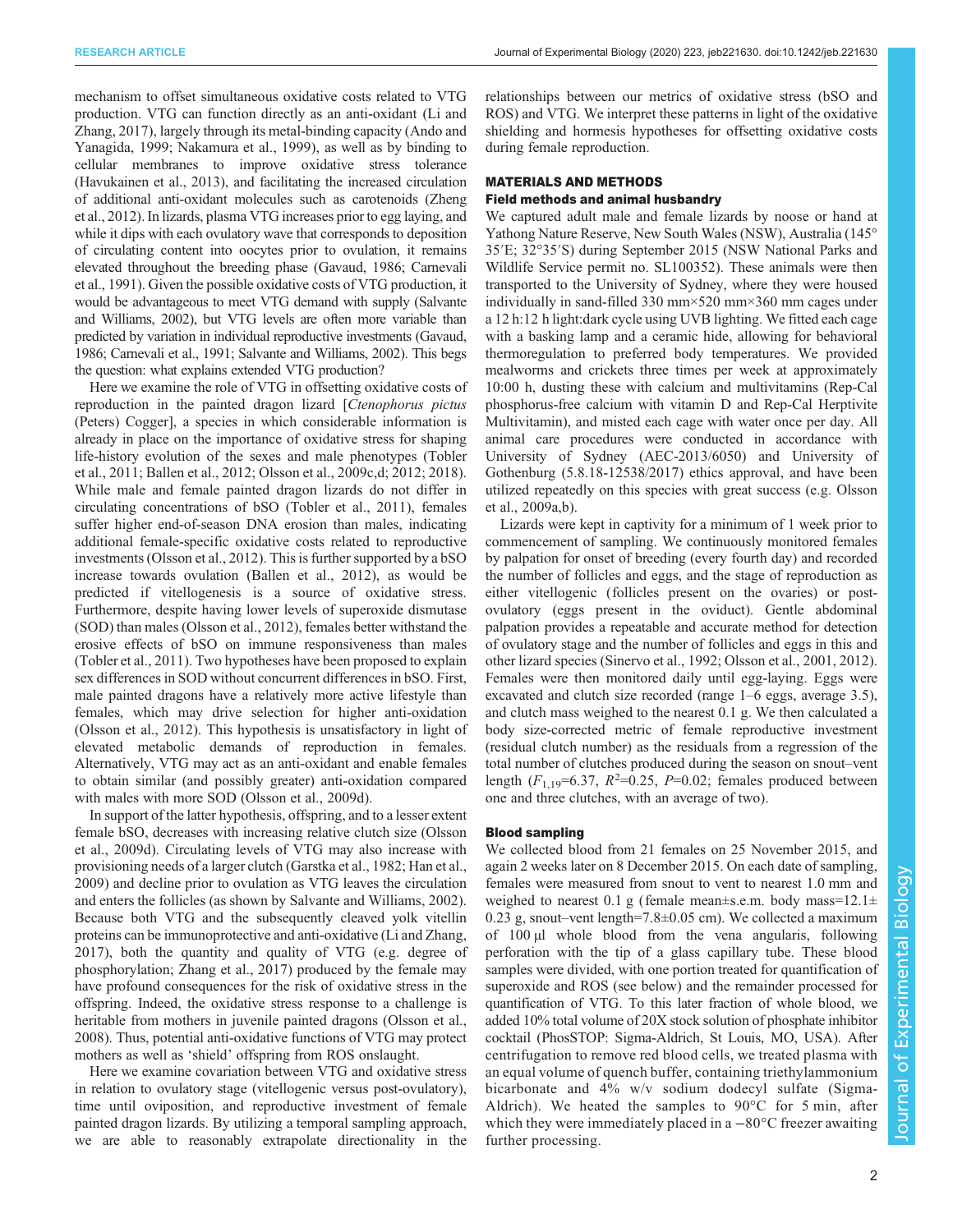## Quantification of superoxide and ROS by flow cytometry

We diluted whole blood with nine times the volume of phosphatebuffered saline (PBS); these samples were then stored on ice and were analysed within 4 h of sampling. Samples were processed following protocols published elsewhere [\(Olsson et al., 2009d](#page-9-0); [Friesen et al., 2017\)](#page-8-0). In short, we diluted samples 50-fold with PBS, and centrifuged them at 300  $g$  for 5 min. We resuspended the resulting pellet of cells in 100 μl of PBS containing either no additions (unstained control), 5 μM MitoSOX Red (MR; Molecular Probes, Invitrogen, Carlsbad, CA, USA) or  $0.1 \text{ mmol } 1^{-1}$ dihydrorhodamine 123 (DHR; Molecular Probes). These probes detect superoxide ions (MR) and any reactive oxygen species (DHR). We incubated cell samples at 37°C for 30 min, washed them with PBS by centrifugation, and placed them on ice prior to flow cytometry; 50,000 events were acquired for all samples. We used a Becton Dickinson LSRFortessa X20 (Becton Dickinson, Sydney, NSW, Australia) to perform flow cytometry with excitation at 488 nm and emitted fluorescence collected using band-pass filters of  $575\pm13$  nm (MR) and  $515\pm10$  nm (DHR). We collected and analysed data using FACSDiva version 4.0.1 (Becton Dickinson) and FloJo (version 9.1; TreeStar Inc., Ashland, OR, USA) software. We calculated the mean fluorescence for all 50,000 cells acquired using FloJo software. Our flow cytometry technique is highly consistent based on experimental assessment of repeat sampling within individuals  $[r=0.97, P<0.0001;$  see [Olsson et al. \(2008\)](#page-9-0) for further details].

## Estradiol treatment for VTG induction

Experimental treatment with exogenous 17β-estradiol (E2) induces vitellogenesis in lizards ([Gavaud, 1986](#page-8-0)), and is effective in both males and females ([Heppell et al., 1995; Brasfield et al., 2002](#page-8-0); [Rey](#page-9-0) [et al., 2006](#page-9-0)). We treated one non-reproductive female and one juvenile male C. pictus with E2 (Sigma-Aldrich) in order to determine if we could detect VTG induction using our assay procedures. Both individuals received intraperitoneal injections of 168 ng E2 per 100 µl reptile physiological solution (NaCl 0.07%) while two control individuals (one male, one female) received 100 µl injections of saline only (following a protocol developed for Podarcis sicula by [Verderame et al., 2016\)](#page-9-0). Injections were given every second day for a 2-week period (as per [Verderame and](#page-9-0) [Limatola, 2010](#page-9-0)). We collected blood samples from both individuals prior to onset of experimentation (27 October 2017: 'pre-E2') and again at the end of treatment (10 November 2017: 'post-E2').

### SDS-PAGE VTG detection and quantification

We validated a universal method for VTG detection hitherto only used to examine presence/absence of VTG ([Van Veld et al., 2005](#page-9-0); [Burgmeier et al., 2011; Currylow et al., 2013](#page-8-0)), but here modified to allow for VTG quantification. We utilized a combination of protein gel electrophoresis with a phosphoprotein stain to detect and quantify staining intensity of putative VTG bands, mass spectrometry to validate peptide homologies to known VTG proteins available on The National Center for Biotechnology Information (NCBI) database, and quantitative phosphoproteomics to determine if our measurement of VTG titre as relative phosphoprotein staining intensity reflects underlying protein concentration and degree of phosphorylation.

We initially diluted plasma at 1:1 with PhosStop buffer and further diluted 5 µl sample aliquots with 200 µl sodium dodecyl sulfate-polyacrylamide gel electrophoresis (SDS-PAGE) sample buffer (1:40). We separated proteins using SDS-PAGE, loading each well of our 12% Bis-Tris protein gels (Bio-Rad, Hercules, CA,

USA) with a 10  $\mu$ l sample (containing 0.125  $\mu$ l plasma; 8–24  $\mu$ g total protein). The gels were run in MOPS buffer at 200 V for 1 h on a Bio-Rad Criterion Electrophoresis Cell. All gels contained an in-house phosphoprotein molecular weight standard [ribonuclease A (16.80 kDa); casein 2 (30.40 kDa); casein (312.40 kDa); ovalbumin (43.40 kDa); bovine serum albumin (64.90 kDa); betagalactosidase (131.00 kDa)]. We stained gels using Pro-Q Diamond phosphoprotein gel stain (Invitrogen) using standard manufacturer protocols. In short, we fixed the gels overnight with 50% methanol and 10% acetic acid in ultrapure water, after which they were washed three times for 10 min with ultrapure water. We stained the gels for 90 min at room temperature, in the dark, and with gentle agitation. All gels were de-stained three times for 30 min in the dark with gentle agitation using a product-specific de-staining solution (Invitrogen). We ran samples in parallel utilizing SYPRO Ruby protein gel stain (Molecular Probes; standard protocol) for detection of total proteins and excision of gel bands for use in mass spectrometry analysis (see below).

We collected gel images using a molecular imager (Bio-Rad VersaDoc MP 4000) and calculated staining intensity in putative VTG bands with Bio-Rad Image Lab 5 software. We identified VTG based on (1) sexual dimorphic expression and molecular weight with expected size between 100 and 220 kDa [\(Byrne et al.,](#page-8-0) [1989; Carnevali et al., 1991;](#page-8-0) [Van Veld et al., 2005](#page-9-0)), and (2) presence of bands following expected up-regulation of VTG with E2 treatment (see above). All intensity measurements were taken after subtracting background staining levels of each relevant location on the gel (∼116 and 175 kDa) in a pooled sample of plasma from six untreated male C. pictus run on each gel (negative control).

# Mass spectrometry

We excised putative VTG bands from total protein (SYPRO Rubystained) gels and subjected these to nano-liquid chromatography (nanoLC) in order to verify protein identity. For our analysis we excised four bands: bands at 175 kDa in pooled female and male plasma samples, and 116 kDa bands excised from a single female and a single male. We de-stained gel bands in  $25 \text{ mmol } 1^{-1}$ ammonium bicarbonate in 50% acetonitrile (ACN), in-gel digested these bands by addition of 10 ng/μl trypsin (Pierce MS grade, Thermo Fisher Scientific, Waltham, MA, USA) in 25 mmol l<sup>-1</sup> ammonium bicarbonate and incubated overnight at 37°C. We inhibited trypsin by addition of 75% ACN in 2% trifluoroacetic acid (TFA), extracted peptides using 50% ACN in 0.2% TFA, and dried and reconstituted peptides in 0.1% formic acid and 3% ACN in water.

The peptides were analysed on an Orbitrap Fusion Tribrid or Q-Exactive mass spectrometer interfaced to an Easy-nanoLC (Thermo Fisher Scientific). We separated peptides using an in-house constructed analytical column packed with 3 μm Reprosil-Pur C18-AQ particles (Dr Maisch, Ammerbuch-Entringen, Germany). We ran an increasing ACN gradient over 45 or 60 min in 0.2% formic acid and electrosprayed ions in positive mode. We performed MS scans over m/z range 400–1600 and performed MS/MS analysis in a data-dependent mode by collisional dissociation. We conducted database matching with the Mascot search engine (Matrix Science) in Proteome Discoverer version 1.4 (Thermo Fisher Scientific) using NCBI with a protein database generated towards animal VTG with 5095 entries (November 2018). As parameters, we selected MS peptide tolerance of 5 p.p.m., MS/MS tolerance 0.2 Da, tryptic peptides with one missed cleavage and variable modifications of methionine oxidation. The peptide identification was set to Mascot significance threshold of 99%.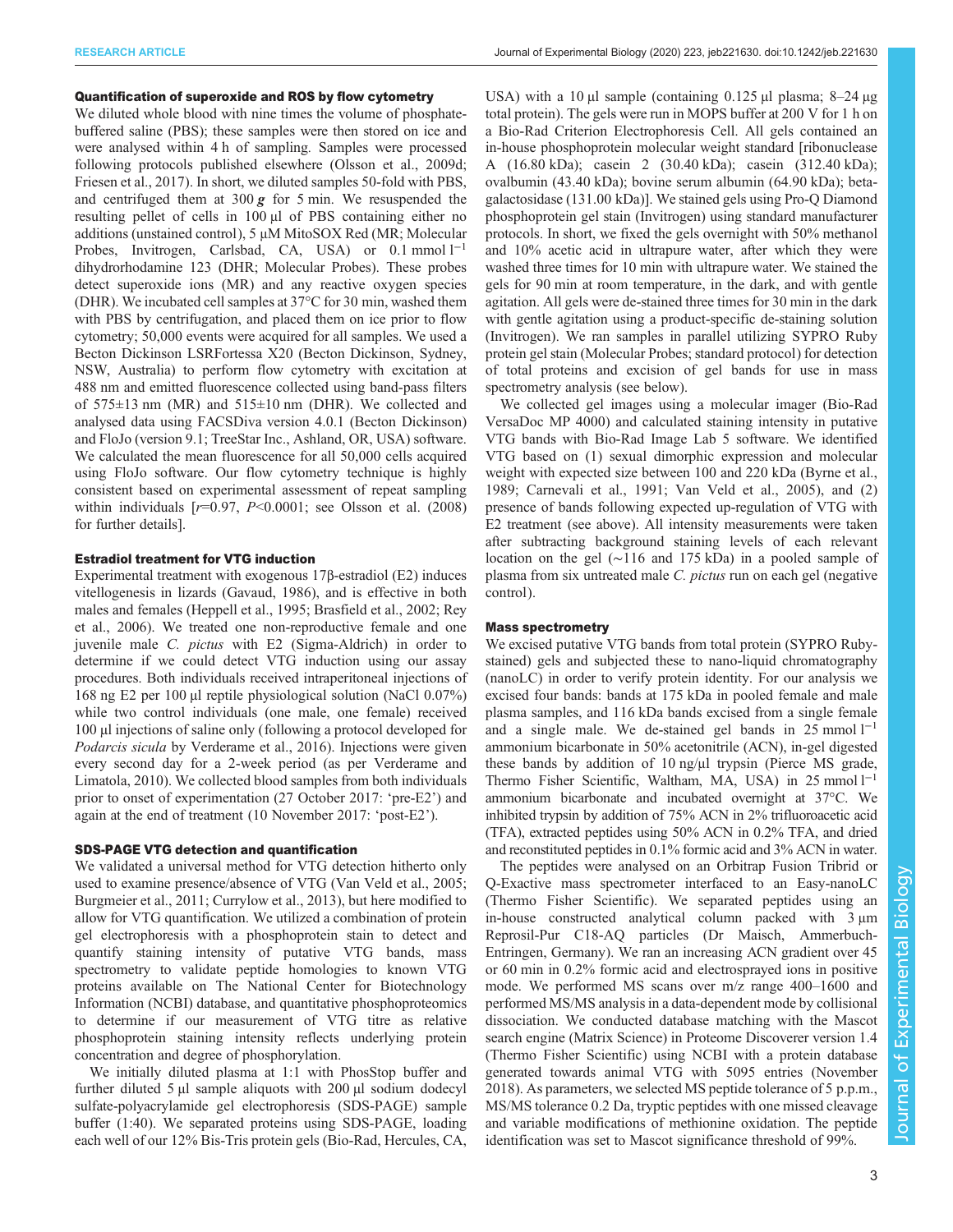## Quantitative phosphoproteomics

Samples were processed using the filter-aided sample preparation method [\(Wi](#page-9-0)s[niewski et al., 2009](#page-9-0)). Briefly, 25 µg of total protein from samples pre- and post-E2 treatment and 5 µg of a single sample each showing weak, medium and strong VTG phosphoprotein staining intensity using SDS-PAGE were reduced with 100 mmol l−<sup>1</sup> dithiothreitol, transferred to Nanosep 30K Omega filters (Pall Life Sciences, New York, NY, USA), repeatedly washed using 8 mol  $l^{-1}$  urea, alkylated with 10 mmol  $l^{-1}$  methyl methanethiosulfonate followed by double digestion using trypsin (trypsin:protein ratio of 1:100) at 37°C in digestion buffer (1% sodium deoxycholate in 50 mmol l−<sup>1</sup> tetraethylammonium tetrahydroborate). Samples were labeled with a 10-plex tandem isobaric mass tag labeling kit (90406, Thermo Fisher Scientific), according to the manufacturer's instructions. Samples were combined and sodium deoxycholate was removed by precipitation following acidification. The peptides were desalted by Pierce Peptide Desalting Spin Columns (Thermo Fisher Scientific) and a 1% aliquot was directly analysed by LC-MS/ MS to serve as a control of protein level. The majority of the sample was split into two parts and subjected to phosphopeptide enrichment using either the High-Select Fe-NTA Phosphopeptide Enrichment Kit or the Pierce TiO2 Phosphopeptide Enrichment and Clean-Up Kit (Thermo Fisher Scientific) according to the manufacturer's recommendations. Both phosphopeptide eluates were pooled, fractionated into 20 fractions using high pH reversed-phase chromatography (XBridge BEH C18, 3.0 mm×150 mm, 3.5 µm; Waters Corporation, Milford, MA, USA) with a gradient from 3 to 100% acetonitrile in 10 mmol  $1^{-1}$ ammonium formate ( pH 10.0) over 16 min and concatenated into 10 fractions.

The phosphopeptide fractions and the protein level control were analysed on an Orbitrap Fusion Tribrid mass spectrometer. Peptides were separated on a trap column (Acclaim Pepmap C18 100 μm×2 cm, 5 μm; Thermo Fisher Scientific) together with an in-house packed C18 analytical column (75  $\mu$ m×32 cm, 3  $\mu$ m) using an Easy-nanoLC 1200 (Thermo Fisher Scientific) with a gradient from 5 to 80% acetonitrile in 0.2% formic acid over 50 min (80 min for protein level control). MS scans were recorded at a resolution of 120,000, the most intense precursor ions were selected (top speed of 3 s) for fragmentation (collision induced dissociation 35%), and MS and MS/MS spectra were recorded in Orbitrap with an isolation window of 0.7 Da. Charge states 2 to 7 were selected for fragmentation, and dynamic exclusion was set to 60 s with 10 p.p.m. tolerance. The top five MS2 fragment ions were selected for MS3 fragmentation (high-energy collisional dissociation 65%) and detection in the Orbitrap at a resolution of 50,000.

Data analysis was performed using Proteome Discoverer version 2.2 (Thermo Fisher Scientific) against another Agamid lizard species, Pogona vitticeps(NCBI RefSeq database, version 2018-12- 18, with 38,725 entries). The precursor and fragment mass tolerance were set to 5 p.p.m. and 0.2 Da. Zero missed cleavages were accepted, variable modifications of methionine oxidation, and fixed modifications of cysteine alkylation and TMT-label at N-terminal and lysine were selected. The data files from the phosphopeptide fractions were merged and database searches were performed similarly, with additional dynamic modification of serine, threonine or tyrosine phosphorylation. Reporter ion intensities were quantified in MS3 spectra with 0.003 Da mass tolerance using S/N threshold 10 and normalized on the total protein abundance. Only values for unique peptides at a false discovery rate of 1% were used for quantification.

#### Statistical analysis

We first investigated sources of variation in VTG, ROS and bSO across all samples (N=41), combining the November and December sampling periods. Our generalized linear mixed models (GLMM; one model for ROS and bSO, two models for VTG) included all potentially influential variables: sample date, female mass and snout–vent length, bSO or ROS, VTG, ovulatory stage, number of follicles/eggs, and female reproductive investment (e.g. residual clutch number). We never analysed bSO and ROS as separate predictors in the same model as bSO is a component of ROS. We removed non-significant terms and interactions at P>0.25. Female identity (ID) was included as a random effect to account for repeat sampling of the same individual, although in no case did ID significantly improve model fit based on log-likelihood ratio testing (all  $P > 0.09$ ). We BoxCox-transformed bSO with optimal lambda set to −0.968 and standardized VTG, ROS and BoxCox bSO with mean set to 0 and standard deviation of 1. The resulting standardized values were normally distributed for ROS and bSO (ROS, Shapiro– Wilk  $w=0.97$ ,  $P=0.48$ ; bSO,  $w=0.95$ ,  $P=0.07$ ), but VTG was resistant to transformation and the standardized values across all 41 samples were not normally distributed  $(w=0.94, P=0.03)$ . We assessed residuals from models including VTG as a predictor and they did not violate assumptions of normality or homoscedasticity. We also reinforced these analyses with accessory non-parametric Spearman rank order correlations between VTG and relevant response variables.

We subsequently examined sources of variation in VTG, ROS and bSO within November and December measurements separately (November,  $N=21$ ; December,  $N=20$ ) including all potentially influential variables and interactions and following a similar method of backwards predictor elimination. Our standardized values for November and December measurements of VTG, BoxCox bSO and ROS were normally distributed (all  $P > 0.06$ ) with no risk of multicollinearity between factors in our final models (all  $r<0.42$  for individual factor correlations). In analysing sources of variation in VTG, we modeled the same dataset using bSO and ROS as separate predictors: we therefore adjusted our alpha values for multiple comparisons using the false discovery rate procedure (FDR; [Benjamini and Hochberg, 1995\)](#page-8-0). In no case did FDR correction negate significance. We performed statistics using JMP Pro 13.1.0 (SAS Institute Inc., Cary, NC, USA).

## RESULTS

Our analysis follows the following axis of logic: (i) identification and verification of a quantitative VTG assay, analyses of (ii) a temporal axis of bSO and ROS variation, (iii) reproductive state-specific levels of VTG, (iv) VTG as a response to prior and current bSO and ROS, and (v) bSO and ROS as separate responses to prior and current VTG.

# VTG assay validation: estradiol induction, protein quantification and mass spectrometry

We identified two dimorphic phosphoprotein bands that were variable in females and lacking in males. These are located at 175 and 116 kDa ([Fig. 1](#page-4-0)) and henceforth are referred to as high molecular weight (HMW) and low molecular weight (LMW) VTG, respectively. Both HMW and LMW VTG were up-regulated via estradiol treatment: a treatment effect that was detectable with SDS-PAGE phosphoprotein staining [\(Fig. 1](#page-4-0)A,B) and quantitative phosphoproteomic analysis.

The proteomics analyses of our four putative VTG bands resulted in detection of strong peptide homologies to three vitellogenin-like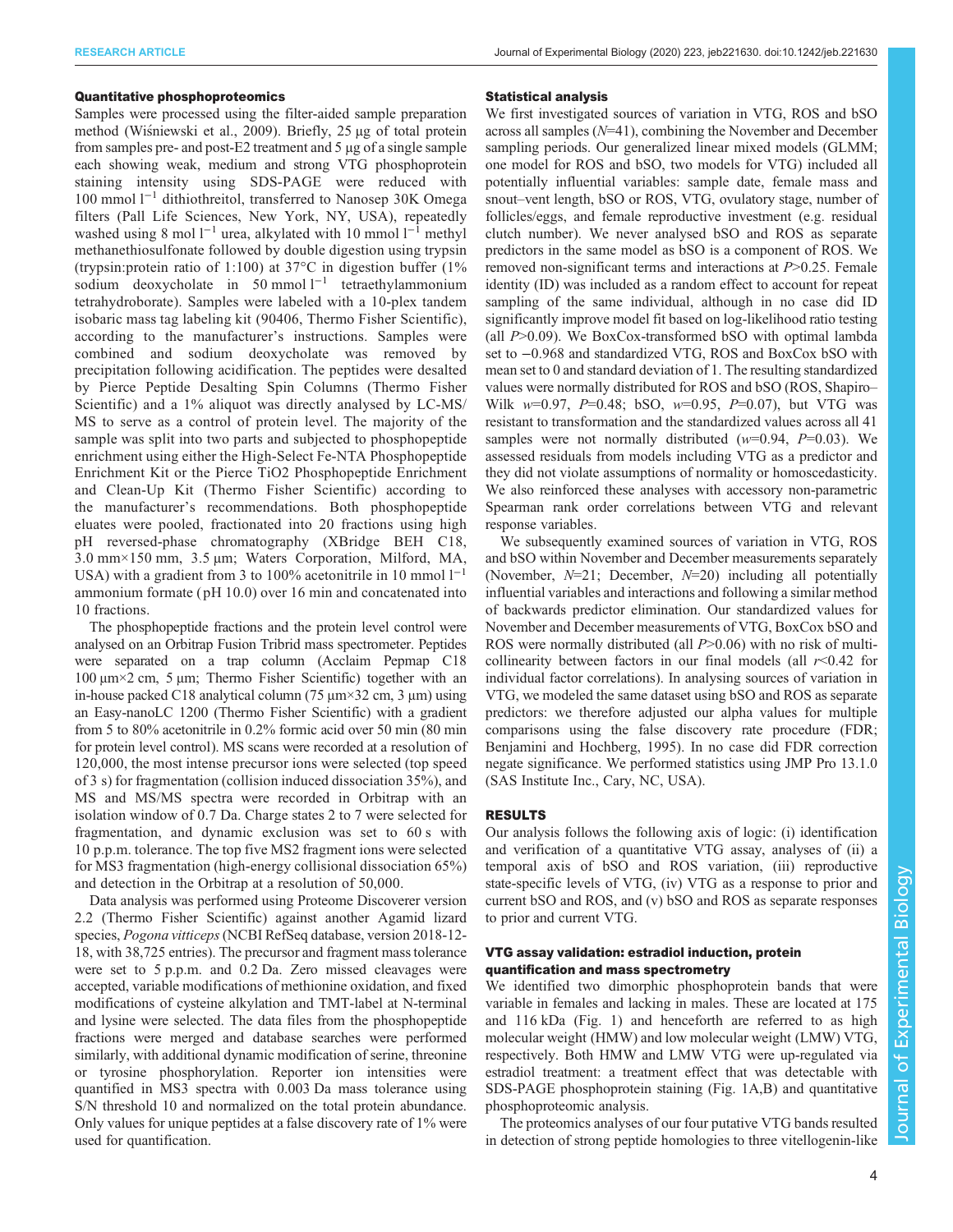<span id="page-4-0"></span>

Fig. 1. Gel electrophoresis reveals two vitellogenin proteins that are upregulated via estradiol treatment in Ctenophorus pictus. SDS-PAGE gel electrophoresis with Pro-Q Diamond phosphosprotein stain of plasma samples from (A) a female pre- and post-E2 treatment, (B) an E2-treated male (pre- and post-E2) and (C) three females with weak, medium and intense

phosphoprotein stain intensity. Variation between sample lanes in degree of background staining and exact location of the 175 kDa (high molecular weight, HMW) and 116 kDa (low molecular weight, LMW) vitellogenin (VTG) is due to excision from three separate gels (excised lanes separated by dotted grey lines). (D) Ratio of phosphorylated versus total vitellogenin-1-like protein found in the plasma of each sample represented on the gel is shown, and indicates that Pro-Q Diamond staining intensity is an accurate measure of plasma VTG.

proteins from Pagona vitticeps (Table 1). We detected homologies to two VTG isoforms (VTG-1 and VTG-2), with homologies to both in our HMW and LMW VTG bands. However, the LMW band

appears to be dominated by isoforms to VTG-2. Interestingly, our proteomics and phosphoproteomic analysis revealed the presence of VTG in both male and female samples, although phosphoprotein staining of SDS-PAGE gels was unable to detect the low levels in the male samples, largely because VTG was not phosphorylated (Fig. 1D).

Our measurement of VTG staining intensity is reflective of both the total amount of P. vitticeps-like VTG present in the sample, as well as the degree of VTG phosphorylation, and thus this is a reliable estimate of true sample concentration (Fig. 1C,D).

HMW and LMW VTG are strongly and positively correlated  $(r<sub>s</sub>=0.85, P<0.0001, N=41; Fig. S1)$  $(r<sub>s</sub>=0.85, P<0.0001, N=41; Fig. S1)$  $(r<sub>s</sub>=0.85, P<0.0001, N=41; Fig. S1)$ , with consistently higher staining intensity in the HMW VTG band. We ran all analyses on both HMW and LMW VTG separately, and the results did not differ substantively. We therefore present results from HMW VTG analysis only (HMW VTG is abbreviated as 'VTG' in the remainder of the paper).

# Oxidative costs of vitellogenesis: cross-season sources of variation in bSO and ROS

Basal superoxide was higher in vitellogenic than post-ovulatory females (GLMM, mean±s.e.m. ovulatory stage β=−0.26±0.12, d.f.=31.5,  $t=-2.19$ ,  $P=0.036$ ), and increased over the course of the breeding season with higher concentrations in December than November (sampling period β=-0.67±0.11, d.f.=19.4,  $t=-6.08$ , P<0.0001). The final model describing bSO also retained the nonsignificant influence of female reproductive investment (residual clutch number β=–0.28±0.18, d.f.=19.5,  $t=-1.52$ ,  $P=0.145$ ).

Non-specific ROS did not vary across the season, between ovulatory stages, or with reproductive investment, but did show a positive trend with VTG (GLMM final model: retained factors VTG,  $β=0.29±0.16$ , d.f.=34.3  $t=1.8$ ,  $P=0.08$ ; ovulatory stage,  $β=0.21±0.15$ , d.f.=28.2,  $t=1.43$ ,  $P=0.16$ ; all other  $P>0.25$ ).

# Cross-season sources of variation in VTG: time of oviposition and ovulatory stage

VTG tended to decrease in the days prior to oviposition  $(r_s=-0.62,$  $P=0.07$ ,  $N=9$ ; [Fig. 2A](#page-5-0)). Across combined November and December samples, vitellogenic females had higher VTG than post-ovulatory females (GLMM, ovulatory stage β=−0.42±0.14, d.f.=35, t=−2.76, P=0.009; [Fig. 2](#page-5-0)B) and VTG increased with body mass (β=0.29 $\pm$ 0.09, d.f.=24.9,  $t=3.07$ ,  $P=0.005$ ). Number of follicles or eggs, reproductive investment, sampling month, ROS and bSO did not co-vary with simultaneously sampled VTG (all P>0.24).

# Sources of variation in successive measurements of VTG: influence of prior versus current bSO and ROS

When we analysed each sample period separately, prior but not current bSO explained variation in December VTG (final model for December VTG  $R^2=0.75$ ; [Table 2](#page-6-0)). November bSO positively predicted December VTG, and this relationship was more pronounced in post-ovulatory than vitellogenic females ([Fig. 3\)](#page-6-0).

Table 1. Mass spectrometry sequencing of high and low molecular weight vitellogenin (VTG) bands reveal significant peptide homologies to vitellogenin-like proteins in another species of Australian dragon lizard

|                                        |                    |          | All samples           | Female no. peptides |         | Male no. peptides |         |
|----------------------------------------|--------------------|----------|-----------------------|---------------------|---------|-------------------|---------|
| Protein (species)                      | NCBI accession no. | MW (kDa) | Total unique peptides | <b>HMW VTG</b>      | LMW VTG | <b>HMW VTG</b>    | LMW VTG |
| Vitellogenin-1-like (Pogona vitticeps) | 1176330275         | 180.3    | 34                    | 30                  |         |                   |         |
| Vitellogenin-2-like (Pogona vitticeps) | 1176296639         | 186.5    | 38                    | 32                  | 25      |                   |         |
| Vitellogenin-2-like (Pogona vitticeps) | 1176296641         | 166.5    | b                     |                     |         |                   |         |

HMW, high molecular weight; LMW, low molecular weight. Listed are the NCBI accession numbers, protein names and the number of shared peptides present within each sex and VTG type (LMW/HMW VTG).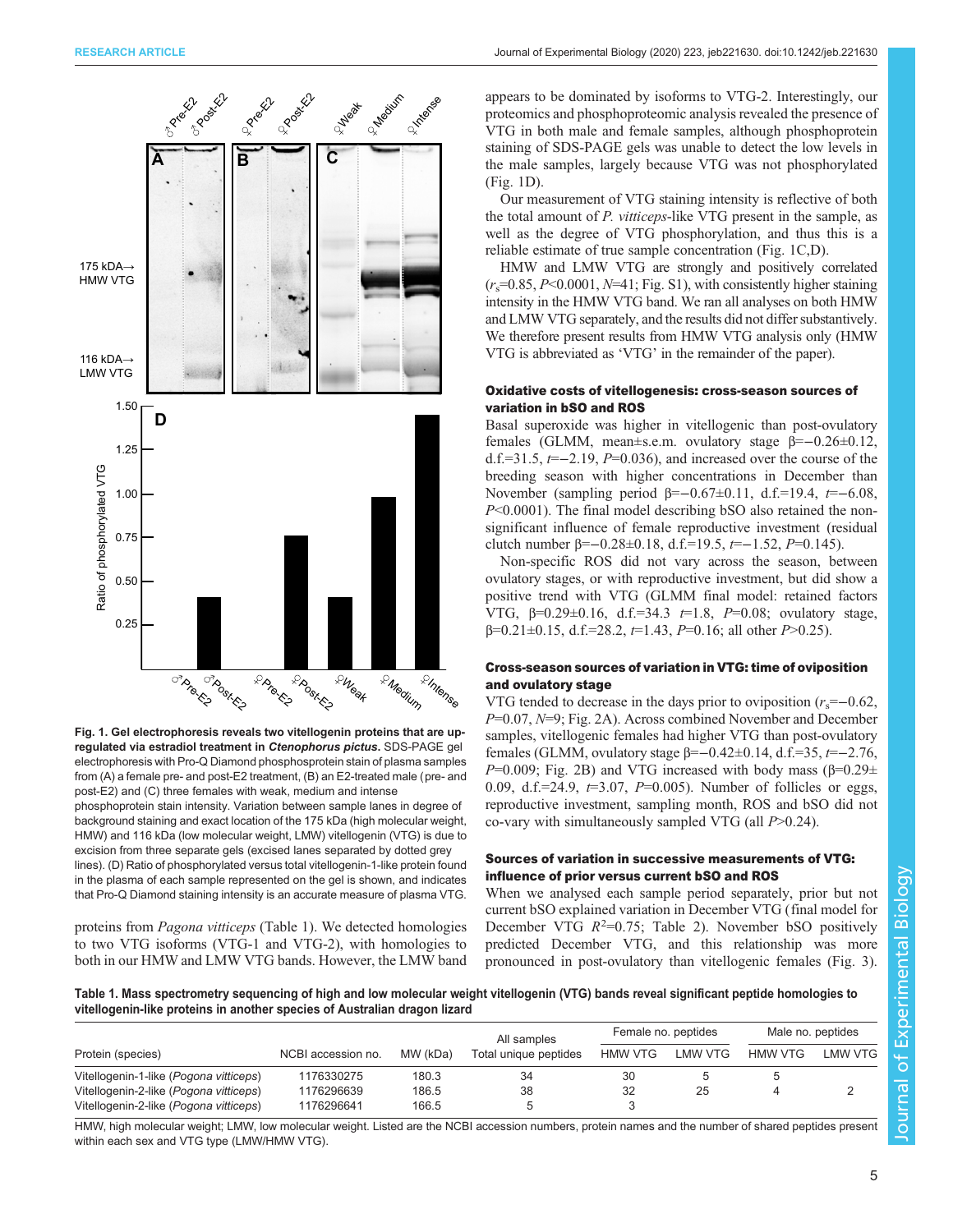<span id="page-5-0"></span>

Fig. 2. Vitellogenin decreases prior to ovulation and varies with ovulatory stage. (A) As females approach ovulation, their levels of VTG tend to decline as is predicted if VTG is shunted into developing follicles and out of the blood stream ( $r_s$ =−0.62, P=0.07, N=9). (B) This is reflected by the fact that vitellogenic females who are actively yolking follicles have significantly higher levels of VTG than post-ovulatory females who no longer require VTG for yolk provisioning (but note that post-ovulatory females retain relatively elevated VTG; GLMM, ovulatory stage β=−0.42±0.14 (mean±s.e.m.), d.f.=35, t=−2.76, P=0.009; vitellogenic N=25, post-ovulatory N=17).

December VTG was more elevated in vitellogenic compared with post-ovulatory females, positively trended with snout–vent length, and was unrelated to the number of follicles or eggs and seasonal reproductive investment.

In contrast, December VTG was unrelated to prior ROS, while current December ROS was a positive predictor. These results derive from separate analyses with lower explanatory power than our model including bSO (model,  $R^2$ =0.31,  $F_{2,17}$ =3.72,  $P$ =0.045; ROS,  $β=0.59±0.23$ ,  $t=2.57$ ,  $P=0.019$ ; ovulatory stage,  $β=-0.09±$  $0.20, t=-2.14, P=0.047$ ).

The November measurement of VTG, for which we did not have any prior metrics of oxidative stress, paralleled the cross-seasonal

analysis, with only the effects of ovulatory stage and body mass detectable (model  $R^2=0.39$ ,  $F_{2,18}=5.92$ ,  $P=0.01$ ; ovulatory stage,  $\beta = -0.49 \pm 0.18$ ,  $\tau = -2.61$ ,  $P = 0.018$ ; body mass,  $\beta = 0.38 \pm 0.14$ ,  $t=2.61, P=0.018$ .

# Sources of variation in successive measurements of oxidative stress: influence of prior and current VTG

November measurements of bSO were related to ovulatory stage (model  $R^2=0.34$ ,  $F_{3,17}=2.97$ ,  $P=0.06$ ; ovulatory stage,  $\beta=-0.43\pm$ 0.19,  $t=-2.18$ ,  $P=0.044$ ; vitellogenic greater than post-ovulatory) and negatively trended with increasing reproductive investment (residual clutch size, β=−0.65±0.33, t=−1.94, P=0.069), but were not influenced by simultaneously measured VTG (model also retained non-significant predictor; body mass,  $\beta$ =0.21±0.16,  $\tau$ =1.34,  $P=0.196$ ). December bSO differed similarly between the ovulatory stages, but was unrelated to any other metrics of reproductive investment or either current or prior VTG (model  $R^2=0.21$ ,  $F_{2,18}=2.41$ , P=0.118; ovulatory stage, β=-0.50±0.23, t=-2.16, P=0.044; November VTG was retained in the final model,  $β=0.30±$  $0.23, t=1.30, P=0.21$ ).

We were unable to generate a model to predict variation in November measurements of ROS (final model  $R^2=0.09$ ,  $F_{1,19}=1.92$ ,  $P = 0.181$ ; with a single factor, ovulatory stage). December ROS was higher in post-ovulatory than vitellogenic females and positively co-varied with body mass [\(Table 3\)](#page-7-0). While December VTG positively predicted simultaneously measured VTG ( paralleling results from the model described above with December VTG set as the response variable; [Fig. 4](#page-7-0)), prior November VTG negatively predicted December ROS. The positive covariation between December VTG and ROS was more pronounced in vitellogenic than post-ovulatory females, and while the interaction between stage and November VTG did not affect December ROS, it is apparent that the negative association in these two variables is best illustrated by examining the line of fit generated using samples from vitellogenic females ([Fig. 4](#page-7-0)).

## **DISCUSSION**

Vitellogenesis is the most metabolically costly phase of reproduction in studied reptile species ([Van Dyke and Beaupre,](#page-9-0) [2011; Webb et al., 2019](#page-9-0)), and is a source of elevated bSO in painted dragon lizards. Females may overcome the oxidative costs inherent to vitellogenesis if VTG functions as an anti-oxidant. We present four lines of evidence to support this hypothesis: (1) while VTG was highest during vitellogenesis, it remained elevated post-ovulation when no longer necessary for yolking follicles, (2) VTG was unrelated to reproductive investment and thus excess VTG may be largely divorced from the demands of provisioning, (3) VTG was strongly associated with oxidative state, and specifically VTG production may be responsive to early-season elevations in bSO, and (4) end of season ROS was lower if prior VTG was high, indicating that oxidative state may, in turn, be responsive to VTG.

Plasma VTG decreases prior to egg laying, as predicted if VTG is shunted into developing follicles and out of the blood stream [\(Gavaud, 1986; Carnevali et al., 1991](#page-8-0)). This corresponds to an opposing increase in bSO leading up to ovulation (reported elsewhere using a much larger sample size; [Olsson et al., 2012\)](#page-9-0), which may reflect loss of the anti-oxidant protective mechanism (VTG). Indeed, VTG is strongly correlated with individual variation in oxidative state, a relationship that only becomes detectable when the influence of prior versus current ROS and bSO are taken into account. Late season VTG increased when prior oxidative stress was high (early-season bSO), as predicted if excess plasma VTG is an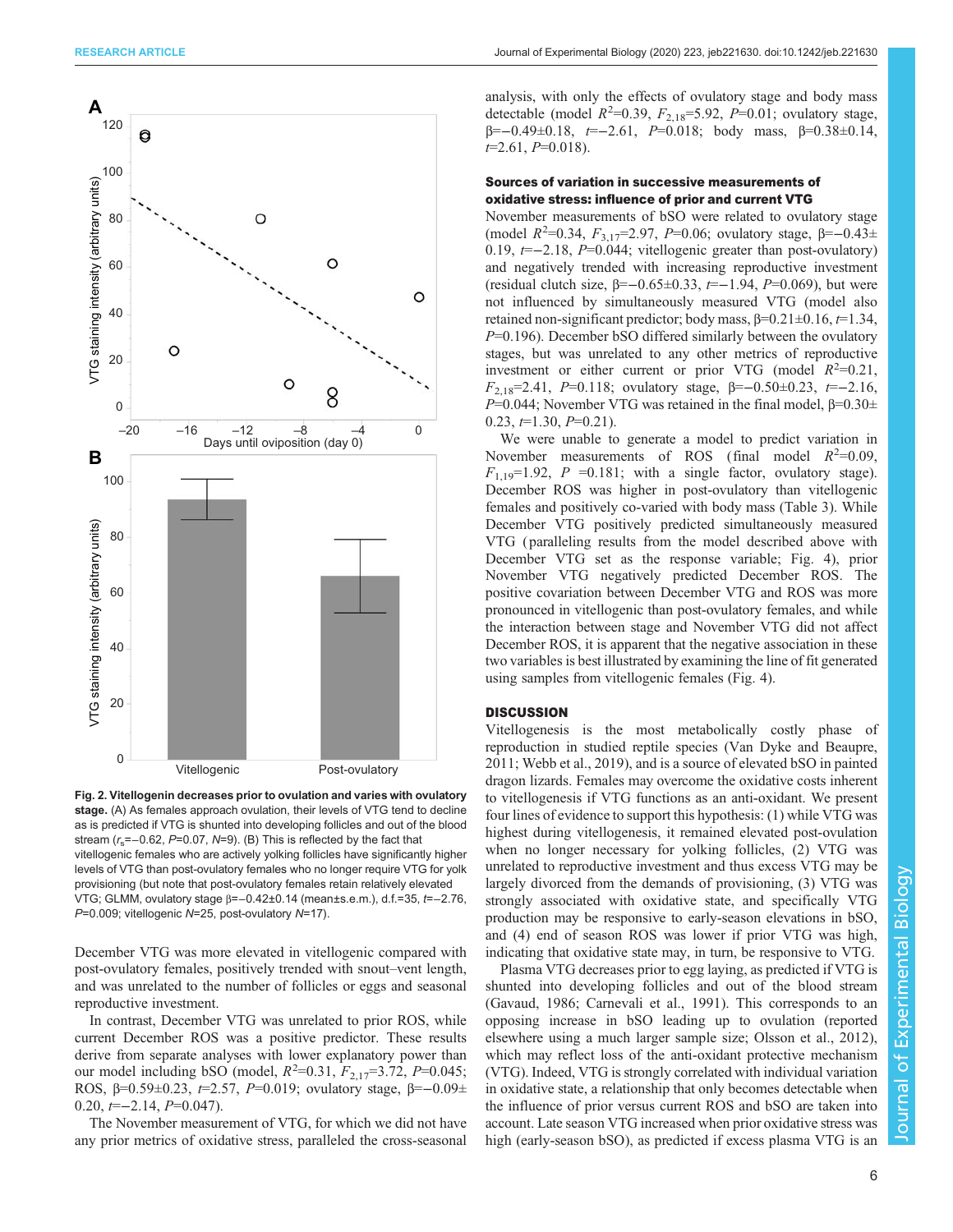<span id="page-6-0"></span>

| Table 2. Prior baseline superoxide (bSO) predicts current vitellogenin |  |  |
|------------------------------------------------------------------------|--|--|
|------------------------------------------------------------------------|--|--|

| Late season December VTG                              |          |        |         |       |  |  |  |  |  |
|-------------------------------------------------------|----------|--------|---------|-------|--|--|--|--|--|
| Model $F_{8.11}$ =4.18, P=0.016, R <sup>2</sup> =0.75 | Estimate | s.e.m. |         | D     |  |  |  |  |  |
| Current bSO, December                                 | $-0.28$  | 0.17   | $-1.69$ | 0.119 |  |  |  |  |  |
| Prior bSO, November                                   | 0.49     | 0.18   | 2.81    | 0.017 |  |  |  |  |  |
| Mass $(q)$                                            | 0.19     | 0.12   | 1.64    | 0.129 |  |  |  |  |  |
| Snout-vent length (cm)                                | $-1.13$  | 0.54   | $-2.11$ | 0.058 |  |  |  |  |  |
| Number of follicles/eggs                              | 0.17     | 0.10   | 1.82    | 0.096 |  |  |  |  |  |
| Ovulatory stage (set to 'post-ovulatory')             | $-0.63$  | 0.19   | $-3.32$ | 0.007 |  |  |  |  |  |
| Prior bSO (November)×ovulatory stage                  | 0.38     | 0.17   | 2.19    | 0.051 |  |  |  |  |  |
| Current bSO (December)×ovulatory stage                | 0.22     | 0.17   | 1.27    | 0.231 |  |  |  |  |  |

High November bSO positively predicts December VTG, and post-ovulatory females have lower VTG than vitellogenic females. The effect of November bSO on December VTG is stronger in post-ovulatory than vitellogenic females.

anti-oxidant. The significant interaction between prior bSO and ovulatory stage on late-season VTG showed a steeper relationship between these variables when females were post-ovulatory than vitellogenic. While it is likely that circulating levels of VTG are more related to needs of oocytes during the period of vitellogenesis, their bioavailability as a maternal anti-oxidant may be highest post-ovulation.

In contrast, simultaneously measured bSO was not related to lateseason VTG, indicating directionality in the relationship between VTG and bSO with exposure to bSO probably influencing VTG production. In support of this hypothesis, a model with late-season bSO as the response variable showed no effect of either current or prior metrics of VTG (but note that the process of vitellogenesis, rather than VTG titre itself, was a positive predictor of bSO). A tight relationship between bSO and VTG production could augment total anti-oxidant capacity and thus explain how females overcome low levels of SOD ([Olsson et al., 2012](#page-9-0)). Low anti-oxidant titre and anti-oxidant activity in breeding females may be a primary cost of reproduction ([Alonso-Alvarez et al., 2004;](#page-8-0) [Wiersma et al., 2004\)](#page-9-0), and with regard to SOD, may stem from SOD toxicity [\(Liochev and](#page-9-0) [Fridovich, 2007\)](#page-9-0). However, low SOD does not necessitate poor



Fig. 3. December vitellogenin increases with prior baseline superoxide. The slope of the relationship between November baseline superoxide (bSO) and December VTG is steeper in post-ovulatory (continuous line, filled circles, N=9) than vitellogenic females (dotted line, open circles, N=12; GLMM, prior bSO×ovulatory stage  $\beta$ =0.38±0.17, t=2.19, P=0.051).

protection from bSO. While male painted dragon lizards have higher SOD than females, female SOD expression is more tightly linked to reductions in DNA erosion ([Olsson et al., 2012](#page-9-0)), indicating that female SOD is either more effective at counteracting oxidative damage, or that co-expressed mechanisms functioning in females enable them to achieve greater protection. With regard to the former, elevated E2 in rats is associated with increased SOD activity without necessitating increased SOD concentrations ([Ramara et al., 2007\)](#page-9-0), and could explain the sex differences documented in this species. The function of VTG as a SOD-like molecule provides an alternative but not mutually exclusive mechanism. VTG proteins from at least two species of crustaceans contain a SOD-like domain capable of SOD activity [\(Kato et al., 2004](#page-8-0); [Chen et al., 2011](#page-8-0)). If taxonomically conserved, the special sensitivity of VTG to bSO helps explain how female painted dragons are more capable of immunologically overcoming high bSO than males ([Tobler et al.,](#page-9-0) [2011\)](#page-9-0). The anti-oxidant effects of VTG may be amplified by simultaneous effects of E2 (E2 can promote anti-oxidant function; [Vina et al., 2005\)](#page-9-0) and experimental approaches are now needed to tease apart their relative contributions.

The relationship between VTG and non-specific ROS supports predictions for both anti-oxidant function of VTG and oxidative costs of vitellogenesis. Late-season ROS increased with simultaneously measured VTG, while decreasing with prior VTG. Therefore, while VTG may act as an anti-oxidant to offset accumulated ROS, the process of vitellogenesis probably generates oxidative stress (as also demonstrated by [Webb et al., 2019](#page-9-0)). To further validate this assumption, it is during the vitellogenic phase specifically that lateseason VTG and ROS positively co-vary. In terms of directionality, it is more likely that VTG production drives ROS production, then the opposite. While we do detect a negative relationship between prior VTG and ROS, this relationship is difficult to visualize when examining raw data. Moreover, the elevated ROS apparent in the post-ovulatory phase may be a byproduct of the accumulation of ROS generated during the vitellogenic period.

The co-variation between VTG and bSO documented here fits mechanistic predictions from both the oxidative shielding [\(Blount](#page-8-0) [et al., 2015\)](#page-8-0) and hormesis during reproduction ([Costantini, 2014\)](#page-8-0) hypotheses, which seek to explain how females avoid oxidative damage during reproduction. Where the oxidative shielding hypothesis predicts the existence of a mechanism to either preemptively reduce or offset ROS production ([Blount et al., 2015](#page-8-0)), the hormesis during reproduction hypothesis instead suggests that transient exposure to oxidative stress early in the season turns on a compensatory mechanism that provides females with the ability to detoxify and gain protection against the future generation of stressors ([Costantini, 2014\)](#page-8-0). A unidirectional relationship between early-season bSO and levels of subsequently expressed VTG is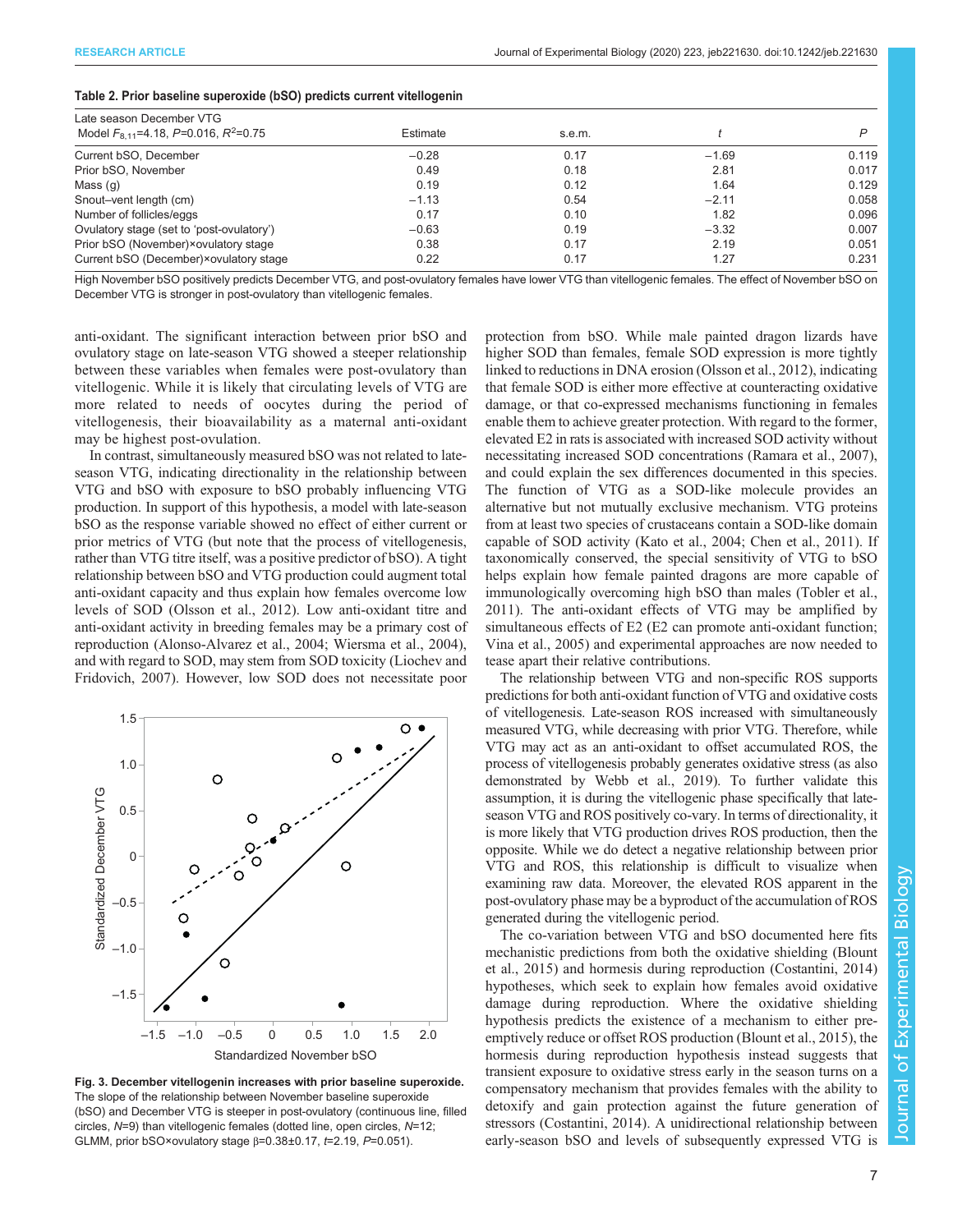<span id="page-7-0"></span>

|  |  |  |  | Table 3. Late season December reactive oxygen species (ROS) decreases with prior VTG and increases with current VTG |
|--|--|--|--|---------------------------------------------------------------------------------------------------------------------|
|  |  |  |  |                                                                                                                     |

| Late season December ROS                                |          |        |         |        |  |  |  |
|---------------------------------------------------------|----------|--------|---------|--------|--|--|--|
| Model $F_{5,14}$ =10.76, P=0.0002, R <sup>2</sup> =0.79 | Estimate | s.e.m. |         |        |  |  |  |
| Ovulatory stage (set to 'post-ovulatory')               | 0.82     | 0.16   | 5.27    | 0.0001 |  |  |  |
| Body mass (g)                                           | 0.21     | 0.09   | 2.17    | 0.048  |  |  |  |
| Prior VTG, November                                     | $-0.57$  | 0.17   | $-3.26$ | 0.006  |  |  |  |
| Current VTG, December                                   | 0.52     | 0.14   | 3.47    | 0.004  |  |  |  |
| Current VTG (December) × ovulatory stage                | $-0.46$  | 0.13   | $-3.34$ | 0.005  |  |  |  |

Post-ovulatory females had higher ROS than vitellogenic females, and ROS increases with body mass. The positive relationship between current December VTG and December ROS was more pronounced in vitellogenic than post-ovulatory females.

consistent with predictions of hormesis, yet bSO is lowest early in the season, a finding more in line with oxidative shielding. Directionality in these relationships and detailed tests of the predictions of the oxidative shielding and hormesis hypotheses with regard to the maternal environment require experimental manipulation of both VTG and ROS along with more inclusive cross-season sampling with pre- and post-breeding samples and sampling of non-reproductive individuals.

VTG-derived yolk proteins may be a key mediator of offspring health and fitness, providing a mechanistic solution to the second prediction of the oxidative shielding hypothesis, the ability to protect offspring from maternally derived oxidative stress [\(Blount](#page-8-0) [et al., 2015](#page-8-0)). Because conditions experienced early in life can have carry-over effects on adult fitness ([Reed et al., 2008](#page-9-0); [Bouwhuis](#page-8-0) [et al., 2010\)](#page-8-0), selection against transference of oxidative damage to young should be strong. Maternal oxidative stress can lower



Fig. 4. December reactive oxygen species varies with ovulatory stage and both prior and current VTG. December reactive oxygen species (ROS) increases with current VTG (red lines, N=20; GLMM, current VTG β=0.52  $\pm 0.14$ ,  $t=3.47$ ,  $P=0.004$ ), and decreases with prior VTG (black lines,  $N=21$ ; GLMM, prior VTG β=−0.57±0.17, t=−3.26, P=0.006), with a stronger relationship between variables in vitellogenic (filled symbols) than post-ovulatory females (open symbols; GLMM, current VTG×ovulatory stage β=–0.46±0.13, *t*=–3.34, *P*=0.005).

offspring survival rates [\(Bize et al., 2008\)](#page-8-0) and shorten offspring telomere lengths ([Haussmann et al., 2012](#page-8-0)), a profound effect as early-life telomere length is one of the strongest predictors of adult lifespan [\(Heidinger et al., 2012\)](#page-8-0). In the most extreme cases, maternal oxidative stress can lead to spontaneous abortion ([Gupta](#page-8-0) [et al., 2007\)](#page-8-0). When females are more resistant to oxidative stress, they can have bigger and more successful clutches [\(Bize et al.,](#page-8-0) [2008\)](#page-8-0) and, in painted dragon lizards, offspring capable of greater oxidative stress tolerance [\(Olsson et al., 2008\)](#page-9-0).

The mechanisms by which females transfer oxidative stress to young can include the depletion of resources required for albumin and yolk synthesis [\(Blount et al., 2000](#page-8-0)) and contamination of nutrient stores through damage to immunoglobin proteins and incorporation of toxic components in yolk [\(Mohiti-Asli et al.,](#page-9-0) [2008\)](#page-9-0). How embryos protect themselves from this oxidative damage is an interesting puzzle, and likely hinges on anti-oxidant stores deposited in the egg by the mother. These include known antioxidants such as vitamins A and E and carotenoids ([Saino et al.,](#page-9-0) [2002;](#page-9-0) [Dale et al., 2017](#page-8-0)), but probably also yolk proteins. In most yolk-producing species, VTG undergoes proteolytic cleavage into lipovitellins, phosvitin (PV) and/or phosvettes ([Byrne et al., 1989](#page-8-0); [Avarre et al., 2003](#page-8-0)). Like VTG, PV can act as an anti-oxidant directly (reviewed by [Li and Zhang, 2017](#page-9-0)) as well as be a recognition molecule capable of identifying bacterial, viral and fungal pathogens and enhancing macrophage phagocytosis ([Li](#page-9-0) [et al., 2008; Wang et al., 2011](#page-9-0)). That VTG and its derivatives serve such functions has only recently become appreciated and has yet to be investigated in the context of physiological mediation of oxidative stress in reproducing females and their eggs.

# **Conclusions**

A trade-off between reproduction and longevity is central to the theory of life-history evolution ([Fisher, 1930\)](#page-8-0) and is likely to be orchestrated by age- and reproductive effort-induced shifts in oxidative damage and anti-oxidant activity ('free radical theory of aging'; [Harman, 1956\)](#page-8-0). While intuitively satisfying, the costs of reproduction in wild animals, including lizards, remain difficult to detect ([Olsson et al., 2001](#page-9-0); [Speakman et al., 2015\)](#page-9-0). This may be a result of the rarity of females embarking on reproductive events outside of their optima or may stem from up-regulation of innate repair mechanisms, such as an oxidative shielding molecule, that obscure these costs. A multi-sampling approach over the course of a season and lifespan is necessary to determine how females overcome stressors to optimize both their reproductive output and the quality of their young. Here we show that VTG titre (or the underlying mechanisms for its production, E2) is related to oxidative state during reproduction, and may account for oxidative balance in breeding females. Given its necessarily transgenerational application in offspring provisioning, the immunoprotective and anti-oxidant benefits of VTG are probably felt by offspring, thus acting as a maternal shield to environmental and metabolic stress.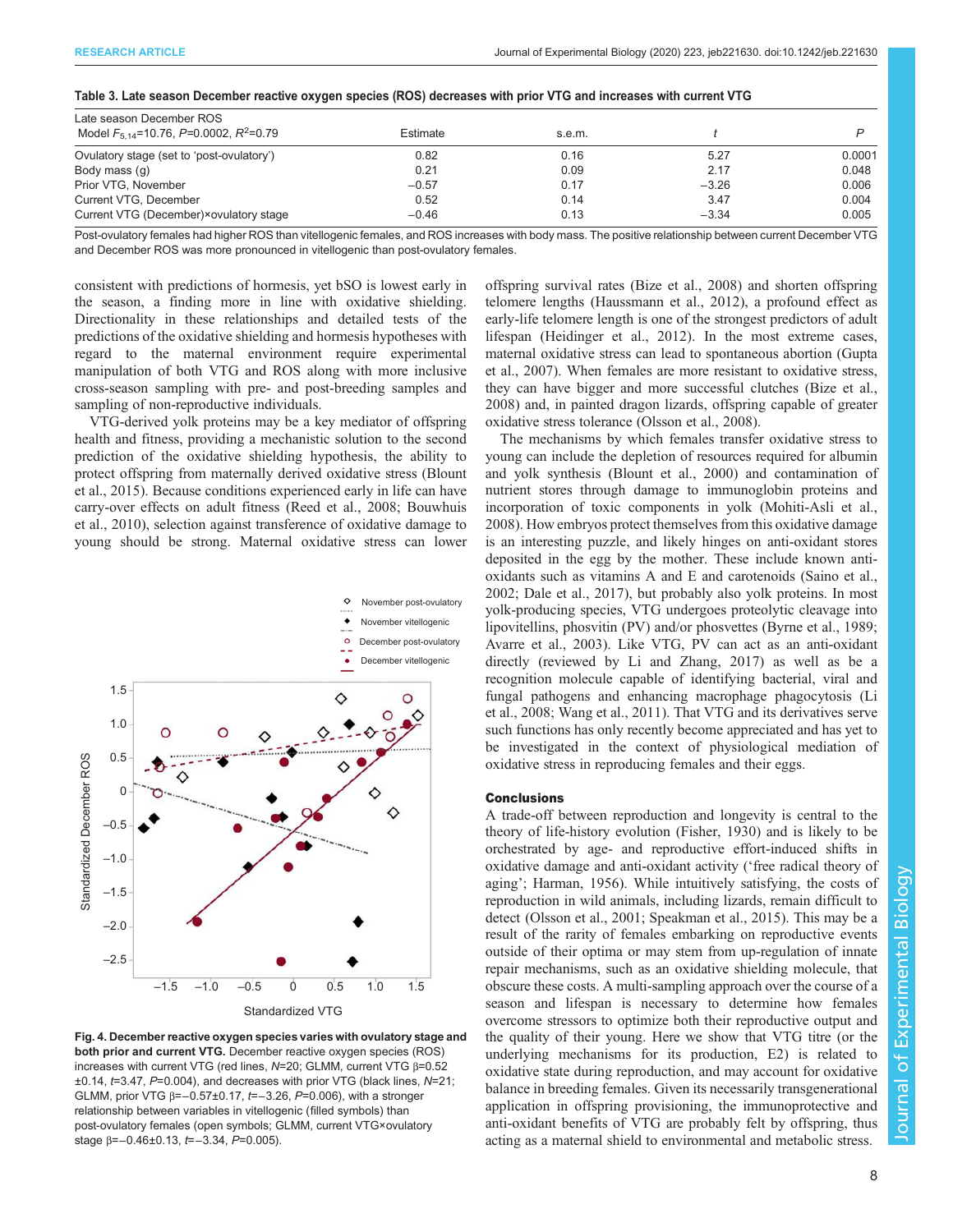#### <span id="page-8-0"></span>Acknowledgements

We thank Limatola Verderalme and Ken Stearcy for their generosity in sharing Podarcis sicula and Xenopus laevis VTG antibodies for use in validation of our assay procedures. We are grateful to Joackim Sturve and Angela Pauliny for advice in the development of our methods. We thank Lina Birgersson and Elisabeth Thomsson for help with laboratory analyses. Thanks to Chalene Bezzina, Rasmus Johansson and Adele Haythornthwaite for help collecting samples, animal husbandry and administration. Quantitative proteomic analysis was performed at the Proteomics Core Facility of Sahlgrenska Academy, University of Gothenburg. The Proteomics Core Facility is grateful to the Inga-Britt and Arne Lundbergs Forskningsstiftlese for the donation of the Orbitrap Fusion Tribrid MS instrument.

#### Competing interests

The authors declare no competing or financial interests.

#### Author contributions

Conceptualization: W.R.L., C.R.F., M.O.; Methodology: W.R.L., C.R.F., C.S., J.B., E.B., M.R.W., M.O.; Software: C.S.; Validation: W.R.L., C.S., J.B., E.B., M.R.W.; Formal analysis: W.R.L., C.S., E.B.; Investigation: W.R.L., C.R.F., C.S., J.B., E.B., M.R.W.; Resources: W.R.L., C.R.F., C.S., J.B., M.R.W., M.O.; Data curation: W.R.L., C.S., J.B., E.B.; Writing - original draft: W.R.L.; Writing - review & editing: W.R.L., C.R.F., C.S., J.B., E.B., M.R.W., M.O.; Visualization: W.R.L., C.S., J.B., E.B.; Supervision: W.R.L., C.R.F., C.S., J.B.; Project administration: W.R.L., C.R.F., M.O.; Funding acquisition: C.R.F., M.O.

#### Funding

This work was supported by the Australian Research Council [DP140104454 to M.O.]; University of Gothenburg [salary to W.L.]; and the National Science Foundation [DBI-1308394 to C.F.].

#### Supplementary information

Supplementary information available online at <http://jeb.biologists.org/lookup/doi/10.1242/jeb.221630.supplemental>

#### References

- [Alonso-Alvarez, C., Bertrand, S., Devevey, G., Prost, J., Faivre, B. and Sorci, G.](https://doi.org/10.1111/j.1461-0248.2004.00594.x) [\(2004\). Increased susceptibility to oxidative stress as a proximate cost of](https://doi.org/10.1111/j.1461-0248.2004.00594.x) reproduction. Ecol. Lett. 7[, 363-368. doi:10.1111/j.1461-0248.2004.00594.x](https://doi.org/10.1111/j.1461-0248.2004.00594.x)
- [Alonso-Alvarez, C., Canelo, T. and Romero-Haro, A. Á.](https://doi.org/10.1093/biosci/biw176) (2017). The oxidative cost [of reproduction: theoretical questions and alternative mechanisms.](https://doi.org/10.1093/biosci/biw176) Bioscience 67[, 258-270. doi:10.1093/biosci/biw176](https://doi.org/10.1093/biosci/biw176)
- Ando, S. and Yanagida, K. [\(1999\). Susceptibility to oxidation of copper-induced](https://doi.org/10.1016/S0742-8413(98)10137-8) [plasma lipoproteins from Japanese eel: protective effect of vitellogenin on the](https://doi.org/10.1016/S0742-8413(98)10137-8) [oxidation of very low density lipoprotein.](https://doi.org/10.1016/S0742-8413(98)10137-8) Comp. Biochem. Physiol. C Pharmacol. Toxicol. Endocrinol. 123[, 1-7. doi:10.1016/S0742-8413\(98\)10137-8](https://doi.org/10.1016/S0742-8413(98)10137-8)
- [Avarre, J.-C., Michelis, R., Tietz, A. and Lubzens, E.](https://doi.org/10.1095/biolreprod.102.011627) (2003). Relationship between [vitellogenin and vitellin in a marine shrimp \(](https://doi.org/10.1095/biolreprod.102.011627)Penaeus semisulcatus) and molecular [characterization of vitellogenin complementary DNAs1.](https://doi.org/10.1095/biolreprod.102.011627) Biol. Reprod. 69, [355-364. doi:10.1095/biolreprod.102.011627](https://doi.org/10.1095/biolreprod.102.011627)
- [Ballen, C., Healey, M., Wilson, M., Tobler, M., Wapstra, E. and Olsson, M.](https://doi.org/10.1242/jeb.062257) (2012). [Net superoxide levels: steeper increase with activity in cooler female and hotter](https://doi.org/10.1242/jeb.062257) male lizards. J. Exp. Biol. 215[, 731-735. doi:10.1242/jeb.062257](https://doi.org/10.1242/jeb.062257)
- Benjamini, Y. and Hochberg, Y. [\(1995\). Controlling the false discovery rate: a](https://doi.org/10.1111/j.2517-6161.1995.tb02031.x) [practical and powerful approach to multiple testing.](https://doi.org/10.1111/j.2517-6161.1995.tb02031.x) J. R. Statist. Soc. B 57, [289-300. doi:10.1111/j.2517-6161.1995.tb02031.x](https://doi.org/10.1111/j.2517-6161.1995.tb02031.x)
- [Bize, P., Devevey, G., Monaghan, P., Doligez, B. and Christe, P.](https://doi.org/10.1890/07-1135.1) (2008). [Fecundity and survival in relation to resistance to oxidative stress in a free-living](https://doi.org/10.1890/07-1135.1) bird. Ecology 89[, 2584-2593. doi:10.1890/07-1135.1](https://doi.org/10.1890/07-1135.1)
- [Blount, J. D., Houston, D. C. and Møller, A. P.](https://doi.org/10.1016/S0169-5347(99)01774-7) (2000). Why egg yolk is yellow. Trends Ecol. Evol. 15[, 47-49. doi:10.1016/S0169-5347\(99\)01774-7](https://doi.org/10.1016/S0169-5347(99)01774-7)
- [Blount, J. D., Vitikainen, E. I. K., Stott, I. and Cant, M. A.](https://doi.org/10.1111/brv.12179) (2015). Oxidative [shielding and the cost of reproduction.](https://doi.org/10.1111/brv.12179) Biol. Rev. 91, 483-497. doi:10.1111/brv. [12179](https://doi.org/10.1111/brv.12179)
- [Bouwhuis, S., Charmantier, A., Verhulst, S. and Sheldon, B. C.](https://doi.org/10.1111/j.1365-2656.2010.01730.x) (2010). Individual [variation in rates of senescence: natal origin effects and disposable soma in a wild](https://doi.org/10.1111/j.1365-2656.2010.01730.x) bird population. J. Anim. Ecol. 79[, 1251-1261. doi:10.1111/j.1365-2656.2010.](https://doi.org/10.1111/j.1365-2656.2010.01730.x) [01730.x](https://doi.org/10.1111/j.1365-2656.2010.01730.x)
- [Brasfield, S. M., Weber, L. P., Talent, L. G. and Janz, D. N.](https://doi.org/10.1897/1551-5028(2002)021%3C1410:DRATCR%3E2.0.CO;2) (2002). Dose-response [and time course relationships for vitellogenin induction in male western fence](https://doi.org/10.1897/1551-5028(2002)021%3C1410:DRATCR%3E2.0.CO;2) lizards (Sceloporus occidentalis[\) exposed to ethinylestradiol.](https://doi.org/10.1897/1551-5028(2002)021%3C1410:DRATCR%3E2.0.CO;2) Environ. Toxicol. Chem. 21[, 1410-1416. doi:10.1897/1551-5028\(2002\)021<1410:DRATCR>](https://doi.org/10.1897/1551-5028(2002)021%3C1410:DRATCR%3E2.0.CO;2) [2.0.CO;2](https://doi.org/10.1897/1551-5028(2002)021%3C1410:DRATCR%3E2.0.CO;2)
- [Burgmeier, N. G., Unger, S. D., Meyer, J. L., Sutton, T. M. and Williams, R. N.](https://doi.org/10.7589/0090-3558-47.4.836) [\(2011\). Health and habitat quality assessment for the eastern hellbender](https://doi.org/10.7589/0090-3558-47.4.836) ([Cryptobranchus alleganiensis alleganiensis](https://doi.org/10.7589/0090-3558-47.4.836)) in Indiana, USA. J. Wildl. Dis. 47, [836-848. doi:10.7589/0090-3558-47.4.836](https://doi.org/10.7589/0090-3558-47.4.836)
- Byrne, B. M., Gruber, M. and Ab, G. [\(1989\). The evolution of egg yolk proteins.](https://doi.org/10.1016/0079-6107(89)90005-9) Prog. Biophys. Mol. Biol. 53[, 33-69. doi:10.1016/0079-6107\(89\)90005-9](https://doi.org/10.1016/0079-6107(89)90005-9)
- Callard, I., Riley, D. and Perez, L. (1990). Vertebrate vitellogenesis: molecular model for multihormonal control of gene regulation. Prog. Clin. Biol. Res. 342, 343-348.
- [Carnevali, O., Mosconi, G., Angelini, F., Limatola, E., Ciarcia, G. and Polzonetti-](https://doi.org/10.1016/0016-6480(91)90079-L)Magni, A. [\(1991\). Plasma vitellogenin and 17](https://doi.org/10.1016/0016-6480(91)90079-L)β-estradiol levels during the annual reproductive cycle of Podarcis s. sicula Raf. [Gen. Comp. Endocrinol.](https://doi.org/10.1016/0016-6480(91)90079-L) 84, 337-343. [doi:10.1016/0016-6480\(91\)90079-L](https://doi.org/10.1016/0016-6480(91)90079-L)
- [Chen, S., Chen, D.-F., Yang, F., Nagasawa, H. and Yang, W.-J.](https://doi.org/10.1095/biolreprod.110.090340) (2011). [Characterization and processing of superoxide dismutase-fused vitellogenin in](https://doi.org/10.1095/biolreprod.110.090340) [the diapause embryo formation: a special developmental pathway in the brine](https://doi.org/10.1095/biolreprod.110.090340) shrimp, [Artemia parthenogenetica](https://doi.org/10.1095/biolreprod.110.090340). Biol. Reprod. 85, 31-41. doi:10.1095/ [biolreprod.110.090340](https://doi.org/10.1095/biolreprod.110.090340)
- Costantini, D. (2014). Oxidative Stress and Hormesis in Evolutionary Ecology and Physiology: A Marriage Between Mechanistic and Evolutionary Approaches. Springer.
- [Currylow, A. F., Tift, M. S., Meyer, J. L., Crocker, D. E. and Williams, R. N.](https://doi.org/10.1016/j.ygcen.2012.11.005) (2013). [Seasonal variations in plasma vitellogenin and sex steroids in male and female](https://doi.org/10.1016/j.ygcen.2012.11.005) Eastern box turtles, [Terrapene carolina carolina](https://doi.org/10.1016/j.ygcen.2012.11.005). Gen. Comp. Endocrinol. 180, [48-55. doi:10.1016/j.ygcen.2012.11.005](https://doi.org/10.1016/j.ygcen.2012.11.005)
- [Dale, K., Rasinger, J. D., Thorstensen, K. L., Penglase, S. and Ellingsen, S.](https://doi.org/10.1016/j.fct.2017.01.004) [\(2017\). Vitamin E reduces endosulfan-induced toxic effects on morphology and](https://doi.org/10.1016/j.fct.2017.01.004) [behavior in early development of zebrafish \(](https://doi.org/10.1016/j.fct.2017.01.004)Danio rerio). Food Chem. Toxicol. 101[, 84-93. doi:10.1016/j.fct.2017.01.004](https://doi.org/10.1016/j.fct.2017.01.004)
- Fisher, R. (1930). The Genetic Theory of Natural Selection. Oxford, UK: Oxford University Press.
- [Friesen, C. R., Wilson, M. R., Rollings, N., Sudyka, J., Whittington, C. M.,](https://doi.org/10.3389/fevo.2017.00001) Giraudeau, M. and Olsson, M. [\(2017\). Conditional handicaps in exuberant](https://doi.org/10.3389/fevo.2017.00001) [lizards: bright color in aggressive males is correlated with high levels of free](https://doi.org/10.3389/fevo.2017.00001) radicals. Front. Ecol. Evol. 5[. doi:10.3389/fevo.2017.00001](https://doi.org/10.3389/fevo.2017.00001)
- Garstka, W. R., Camazine, B. and Crews, D. (1982). Interactions of behavior and physiology during the annual reproductive cycle of the red-sided garter snake (Thamnophis sirtalis parietalis). Herpetologica 38, 104-123.
- Gavaud, J. [\(1986\). Vitellogenesis in the lizard](https://doi.org/10.1016/0016-6480(86)90176-0) Lacerta vivipara Jacquin: II. [Vitellogenin synthesis during the reproductive cycle and its control by ovarian](https://doi.org/10.1016/0016-6480(86)90176-0) steroids. Gen. Comp. Endocrinol. 63[, 11-23. doi:10.1016/0016-6480\(86\)90176-0](https://doi.org/10.1016/0016-6480(86)90176-0)
- Gruber, M. (1972). Hormonal control of yolk protein synthesis. In Egg Formation and Production (ed. B. M. Freeman and P. E. Lake), pp. 23-32. Edinburgh: British Poultry Science, Ltd.
- [Gupta, S., Agarwal, A., Banerjee, J. and Alvarez, J. G.](https://doi.org/10.1097/01.ogx.0000261644.89300.d.f.) (2007). The role of [oxidative stress in spontaneous abortion and recurrent pregnancy loss: a](https://doi.org/10.1097/01.ogx.0000261644.89300.d.f.) systematic review. Obstet. Gynecol. Surv. 62[, 335-347. doi:10.1097/01.ogx.](https://doi.org/10.1097/01.ogx.0000261644.89300.d.f.) [0000261644.89300.d.f.](https://doi.org/10.1097/01.ogx.0000261644.89300.d.f.)
- [Han, D., Haunerland, N. H. and Williams, T. D.](https://doi.org/10.1242/jeb.026906) (2009). Variation in yolk precursor [receptor mRNA expression is a key determinant of reproductive phenotype in the](https://doi.org/10.1242/jeb.026906) zebra finch (Taeniopygia guttata). J. Exp. Biol. 212[, 1277-1283. doi:10.1242/jeb.](https://doi.org/10.1242/jeb.026906) [026906](https://doi.org/10.1242/jeb.026906)
- Harman, D. [\(1956\). Aging: a theory based on free radical and radiation chemistry.](https://doi.org/10.1093/geronj/15.1.38) J. Gerontol. 15[, 38-40. doi:10.1093/geronj/15.1.38](https://doi.org/10.1093/geronj/15.1.38)
- [Haussmann, M. F., Longenecker, A. S., Marchetto, N. M., Juliano, S. A. and](https://doi.org/10.1098/rspb.2011.1913) Bowden, R. M. [\(2012\). Embryonic exposure to corticosterone modifies the](https://doi.org/10.1098/rspb.2011.1913) [juvenile stress response, oxidative stress and telomere length.](https://doi.org/10.1098/rspb.2011.1913) Proc. R. Soc. B 279[, 1447-1456. doi:10.1098/rspb.2011.1913](https://doi.org/10.1098/rspb.2011.1913)
- Havukainen, H., Mü[nch, D., Baumann, A., Zhong, S., Halskau, Ø., Krogsgaard,](https://doi.org/10.1074/jbc.M113.465021) M. and Amdam, G. V. [\(2013\). Vitellogenin recognizes cell damage through](https://doi.org/10.1074/jbc.M113.465021) [membrane binding and shields living cells from reactive oxygen species.](https://doi.org/10.1074/jbc.M113.465021) J. Biol. Chem. 288[, 28369-28381. doi:10.1074/jbc.M113.465021](https://doi.org/10.1074/jbc.M113.465021)
- Hayward, A. and Gillooly, J. F. [\(2011\). The cost of sex: quantifying energetic](https://doi.org/10.1371/journal.pone.0016557) [investment in gamete production by males and females.](https://doi.org/10.1371/journal.pone.0016557) PLoS ONE 6, e16557. [doi:10.1371/journal.pone.0016557](https://doi.org/10.1371/journal.pone.0016557)
- [Heidinger, B. J., Blount, J. D., Boner, W., Griffiths, K., Metcalfe, N. B. and](https://doi.org/10.1073/pnas.1113306109) Monaghan, P. [\(2012\). Telomere length in early life predicts lifespan.](https://doi.org/10.1073/pnas.1113306109) Proc. Natl Acad. Sci. USA 109[, 1743-1748. doi:10.1073/pnas.1113306109](https://doi.org/10.1073/pnas.1113306109)
- [Heppell, S. A., Denslow, N. D., Folmar, L. C. and Sullivan, C. V.](https://doi.org/10.1289/ehp.95103s79) (1995). Universal [assay of vitellogenin as a biomarker for environmental estrogens.](https://doi.org/10.1289/ehp.95103s79) Environ. Health Perspect. 103[, 9-15. doi:10.1289/ehp.95103s79](https://doi.org/10.1289/ehp.95103s79)
- [Hyatt, H. W., Zhang, Y., Hood, W. R. and Kavazis, A. N.](https://doi.org/10.1038/s41598-017-17418-7) (2017). Lactation has persistent effects on a mother'[s metabolism and mitochondrial function.](https://doi.org/10.1038/s41598-017-17418-7) Sci. Rep. 7[, 17118. doi:10.1038/s41598-017-17418-7](https://doi.org/10.1038/s41598-017-17418-7)
- [Isaksson, C., Sheldon, B. C. and Uller, T.](https://doi.org/10.1525/bio.2011.61.3.5) (2011). The challenges of integrating [oxidative stress into life-history biology.](https://doi.org/10.1525/bio.2011.61.3.5) Bioscience 61, 194-202. doi:10.1525/bio. [2011.61.3.5](https://doi.org/10.1525/bio.2011.61.3.5)
- [Kato, Y., Tokishita, S.-i., Ohta, T. and Yamagata, H.](https://doi.org/10.1016/j.gene.2004.03.030) (2004). A vitellogenin chain [containing a superoxide dismutase-like domain is the major component of yolk](https://doi.org/10.1016/j.gene.2004.03.030) [proteins in cladoceran crustacean](https://doi.org/10.1016/j.gene.2004.03.030) Daphnia magna. Gene 334, 157-165. doi:10. [1016/j.gene.2004.03.030](https://doi.org/10.1016/j.gene.2004.03.030)
- Kirkwood, T. B. [\(1977\). Evolution of aging.](https://doi.org/10.1038/270301a0) Nature 270, 301-304. doi:10.1038/ [270301a0](https://doi.org/10.1038/270301a0)